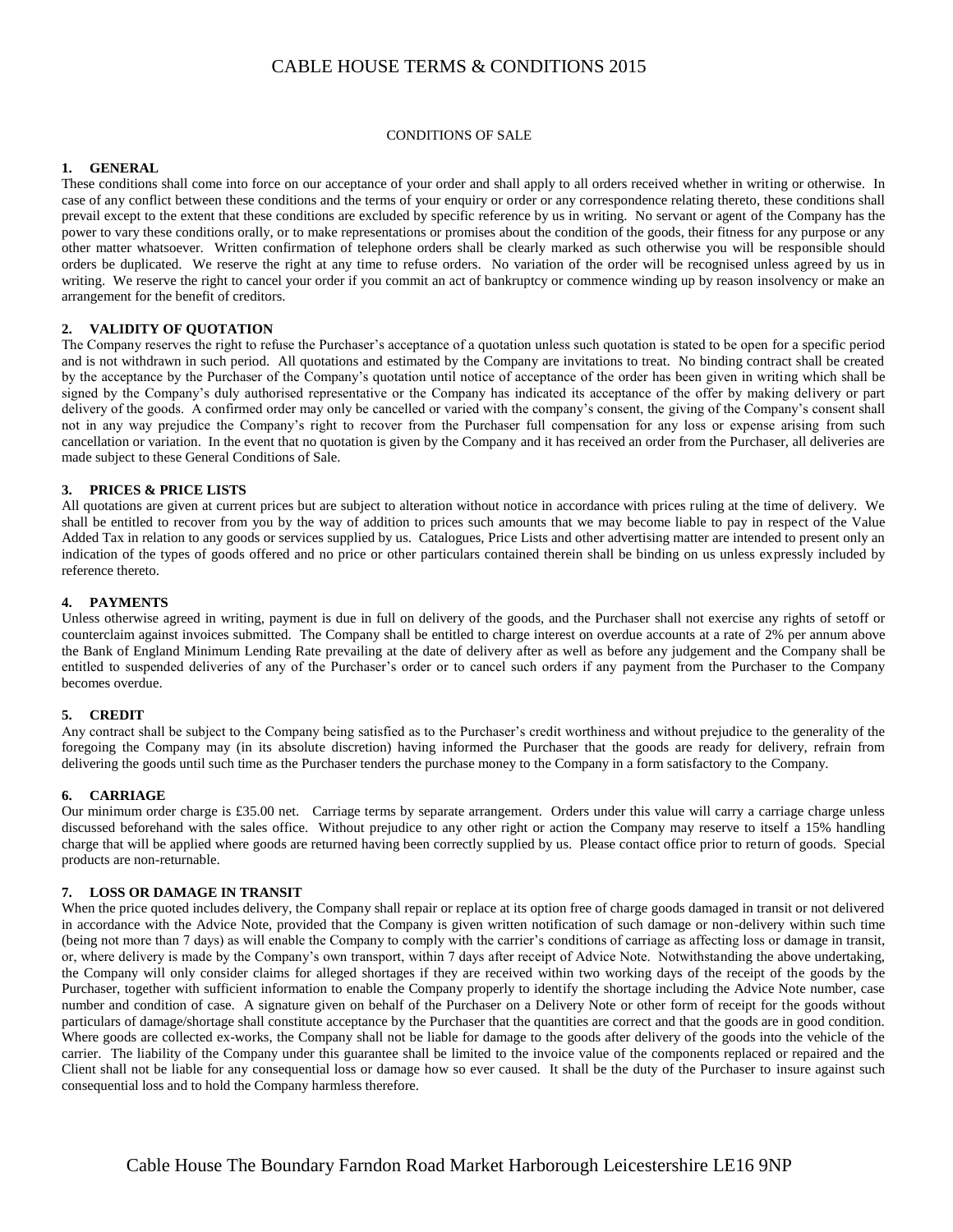# CABLE HOUSE TERMS & CONDITIONS 2015

### **8. DELIVERY**

Any times quoted for despatch, repair or replacement are to be treated as estimates only and the Company shall not be liable for failure to despatch, repair or replace within such time.

a) The Company will use its best endeavours to despatch the goods on a promised delivery date, but does not guarantee to do so. Time of delivery shall not be of the essence of the contract unless expressly stipulated in writing. If delivery is delayed by strikes, lockouts, fire, accidents, defective materials, delays in receipt of raw materials or bought-in goods or components, or any other cause beyond reasonable control of the Company, a reasonable extension of time for delivery shall be granted and the customer shall pay such reasonable extra charges as have been occasioned by the delay.

b) The Company will deliver as near as possible to the site as a safe hard road permits. The customer shall provide at his own expense the labour for unloading and stacking: such labour to be available during normal working hours on the day notified by the Company for delivery. The customer shall unload with reasonable despatch. Damage due to inadequate site access or careless unloading shall be at the customer's own risk.

c) The customer shall note any claim for short delivery and/or for damage to goods on the delivery schedule at the time of delivery and shall confirm such claims to the Company in accordance with clause 7. If short delivery does take place, the customer undertakes not to reject the goods but to accept the goods delivered as a part performance of the contract.

d) Where the goods are not delivered by the Company, but by an independent carrier, delivery to the carrier shall be delivery to the customer.

e) If the customer fails to take delivery on the agreed delivery date or, if no specific delivery date has been agreed when the goods are ready for despatch, the Company shall be entitled to store and insure the goods and to charge the customer the reasonable costs of doing so and tender its account for the price under condition 4.

### **9. PASSING OF RISK**

The goods shall be at the entire risk of the Purchaser from the time the goods are delivered to the Purchaser or to any third party on the Purchaser's instructions. Once goods have been signed for they are wholly the responsibility of the purchaser without exception.

# **a) PLEASE NOTE: SPECIALLY ORDERED GOODS AND NON STOCK ITEMS ARE NON RETURNABLE.**

### **10. TITLE TO THE GOODS**

- a) Title to and property of the goods shall remain vested in the Company (notwithstanding the delivery of possession of the same the passing of the risk therein to the purchaser) until:
- i) the price of the goods and/or services compromised in this Contract and
- ii) all other money from the Purchaser to the Company on any other account has been paid or satisfied in full.
- b) Until the title to and property in the goods pass to the Purchaser as aforesaid the following provisions shall apply
- i) the Company may at any time without prior notice to the Purchaser repossess and resell the goods if any of the events specified in Condition 11 hereof shall occur or if any sum owed by the Purchaser to the Company under this or any such other Contract is not paid on the due date for payment. For the purpose of exercising its rights under this subparagraph (1) the Company, its employees or agents together with all vehicles and plant considered by the Company to be necessary shall be entitled at any time without prior notice to the Purchaser to free and unrestricted entry upon the Purchaser's premises and/or other locations where any of the goods are situated.
- ii) the Purchaser shall store the goods separately from his own goods or those of any other person in a proper manner without charge to the Company and ensure that they are clearly identified as belonging to the Company. Without prejudice to subparagraph (1) if this condition, the Company shall be entitled to examine the goods in storage at any time during normal business hours and upon giving the purchaser reasonable notice of its intention to do so.
- c) The rights and remedies conferred upon the Company by this Condition are in addition to and shall not in any way prejudice, limit or restrict any other rights or remedies of the Company under the Contract.
- The Purchaser acknowledges that he is in possession of the goods solely as bailee for the Company until such time as the full price thereof is paid to the Company, and all other monies due from the purchaser to the Company on any other account has been paid or satisfied in full.
- e) Subject to the terms hereof, the Purchaser is licensed by the Company to process the goods in such a fashion as he may wish and/or incorporate them in or with any other product or products subject to the express condition that the new product or products or any other chattel whatsoever containing any part of the said goods shall be separately stored and marked so as to be identifiable as being made from or with the goods the property of the Company.
- f) If goods the property of the Company are ad-mixed with goods the property of the Purchaser or are processed with or incorporated therein, the product thereof shall become and/or shall be deemed to be the sole and exclusive property of the Company. If goods the property of the Company are ad-mixed with goods the property of any person other than the Purchaser or are processed with or incorporated therein, the product thereof shall become or shall be deemed to be owned in common with that other person.
- g) The Purchaser shall be at liberty to agree to sell on any product produced from or with the Company's goods on the express condition that such an agreement to sell shall take place as agents and bailees of the Company whether the intending buyer sells on his own account or not and that the entire proceeds thereof are held in trust for the Company and are not mingled with any other monies and shall at all times be identifiable as the Company's monies.
- h) If the intending Purchaser has not received the proceeds of any such sale, he will when called upon to do so by the Company within 7 days thereof assign to the Company all rights against the person or persons to whom he has supplied any products or chattels made from the Company's goods.